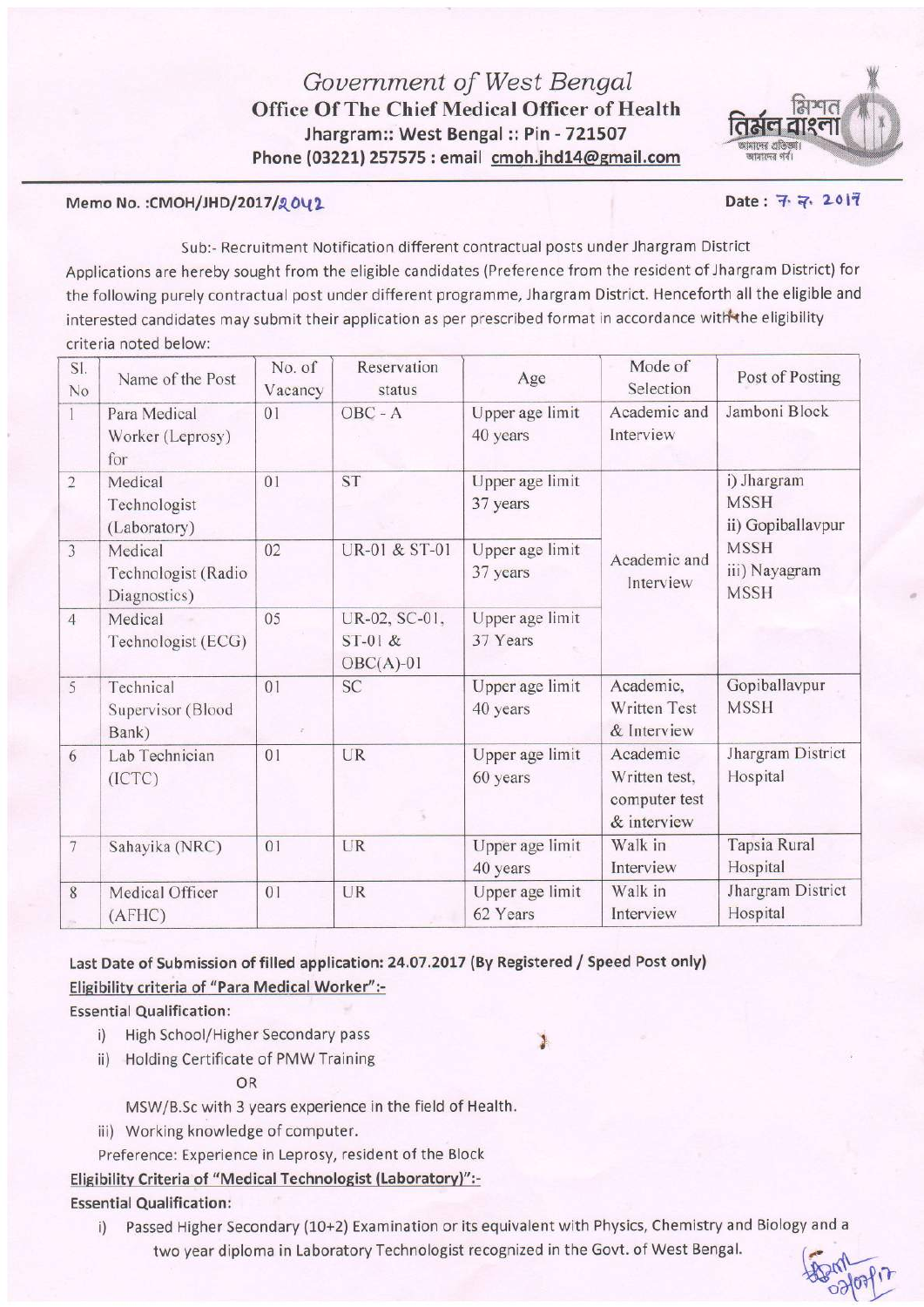OR

One year diploma course in Laboratory Technology from any University/ Institution recognized by the Govt. of West Bengal; where basic qualification for undergoing the said course in B.Sc.

Desirable:

i) One year training after acquiring diploma in Laboratory Technology recognized by the Govt. of West Bengal in any Govt. Hospital or in a Clinical Establishment licensed under West Bengal Clinical Establishment Rule 2003.

# Eligibilitv Criteria of "Medical Technologist (Radio Diagnostics)":-

# Essential Qualification:

i) Passed Higher Secondary (10+2) Examination or its equivalent with Physics, Chemistry and Biology and <sup>a</sup> two year diploma in Radiography (Diagnostics) DRD (Tech.) recognized in the Govt. of West Bengal.

# Desirable:

i) One year training after acquiring diploma in Radiography (Diagnostics) DRD (Tech.) recognized by the Govt. of West Bengal in any Govt. Hospital or in a Clinical Establishment licensed under West Bengal Clinical Establishment Rules 2003.

OR

A postgraduate diploma in Radiography (Diagnostics) DRD (Tech.) from any recognized university.

# Eligibility Criteria of "Medical Technologist (ECG)":-

### Essential:

i) Passed Higher Secondary (10+2) Examination or its equivalent with Physics, Chemistry and Biology and <sup>a</sup> two year diploma in ECG Technology recognized in the Govt. of West Bengal.

### Desirable:

- i) One year training after acquiring diploma in ECG Technology recognized by the Govt. of West Bengal in any Govt. Hospital or in a Clinical Establishment licensed under West Bengal Clinical Establishment Rules
	- 2003. OR

A postgraduate diploma in ECG Technology from any recognized university.

# Eligibilitv Criteria of "Technical Supervisor (Blood Bank)":-

### **Essential Qualification:**

- i) Passed 10+2 with Physics, Chemistry, Mathematics/Biological Science before obtaining Diploma or Degree.
- ii) Diploma in Medical Laboratory Technology (DMLT) / Diploma in Laboratory Techniques (DLT) from any University/institution recognized by the Central or State Government.

Or

Degree in Medical Laboratory Technology (BMLT) from any University / Institution recognized by the Central or State Government.

Or

Post Graduate Degree or Diploma in Medical Laboratory Technology (M.Sc in MLT/PGDMLT) from any University/institution recognized by the Central or State Government.

iii) Working Knowledge in Computers

# Desirable Experience:

- MLT/GPDMLT/BMLT/DLT i) One year post qualification experience in Blood Component Separation Unit of candidates having M.Sc. in
- ii) A) Six months post qualification experience in the testing of blood and or preparation of blood components (in a Licensed Blood Bank) in case of candidates having M.S.c. in MLT/PGDMLT/BMLT.
	- B) One year post qualification experience in the testing of blood and or preparation of blood components (in a Licensed Blood Bank) in case of candidates having DMLT/DLT.

# Elisibilitv Criteria of "Lab Technician (ICTC)":-

# Essential Qualification & Experience:

i) Graduate in Medical Laboratory Technology (B.Sc); with minimum 1 year experience after graduatior

 $\frac{1}{2}$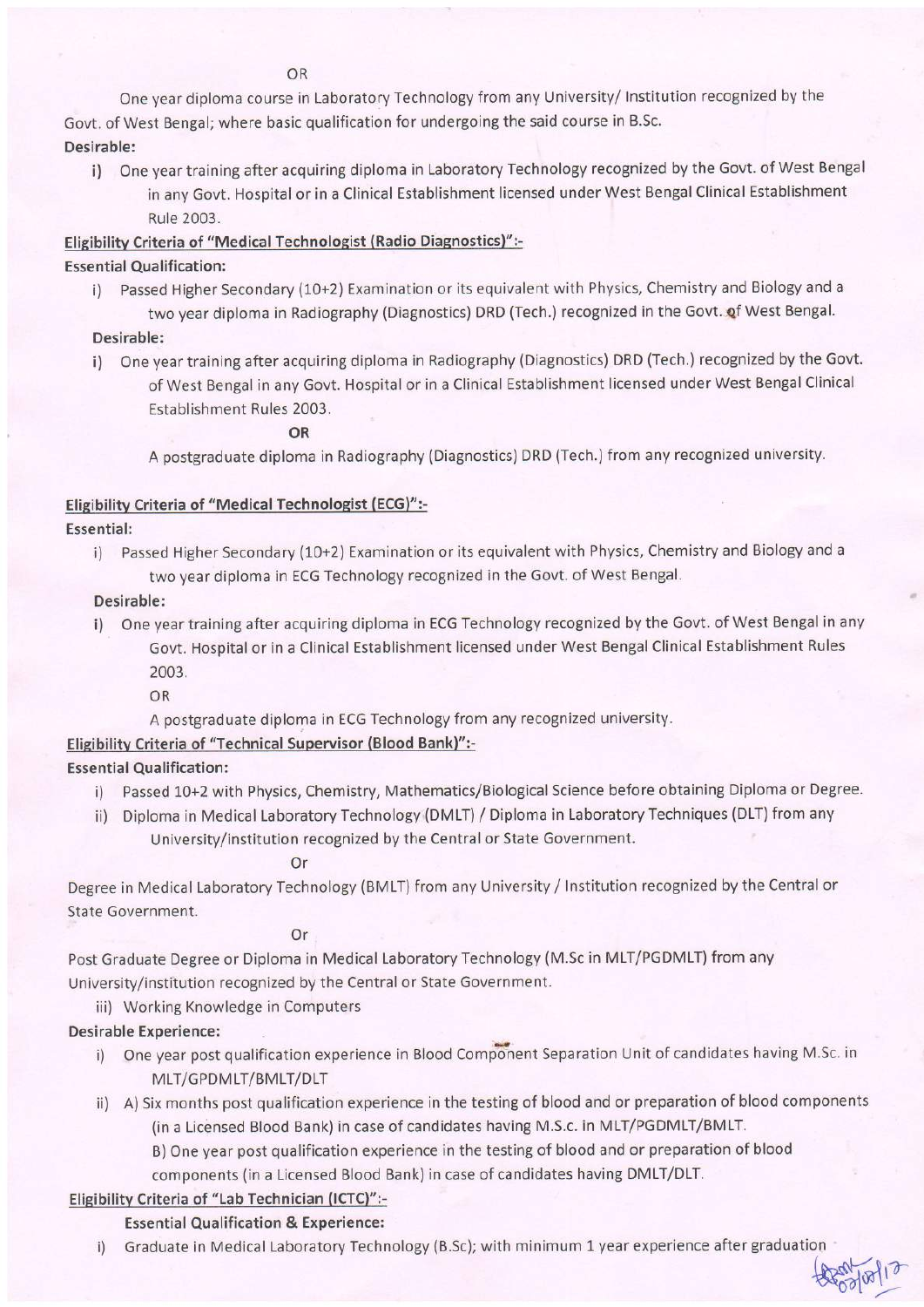#### OR

Diploma in Medical Laboratory Technology (DMLT); with minimum 2 years experience after diploma. The Services of existing LTs who do not hold a DMLT may be continued if they have done a Certificate Course in Medical Laboratory Technology and have more than 5 years experience of working in the ICTC/PPTCT/ART centre urn under the National AIDS Control Programme.

#### Other expertise required:

i) Working Knowledge of Computer.

#### Eligibility Criteria of "Sahayika (NRC)":-

#### Educational Qualification & Other qualification:-

- i) Candidate must be Higher Secondary Passed
- ii) Good command on local language of the district
- iii) Preference should be given to local eligible candidates (Preferably residing within 5km from facility)

#### Eligibility Criteria of "Medical Officer (AFHC)":-

i) MBBS degree (Preference will be given for Post Graduate Diploma/Degree in G7O or Paediatrics and similar experience.

#### General lnstructions to the Candidates

- > Filled application must be sent to the Office of the Chief Medical Officer of Health, Jhargram, P.O-Raghunathpur, (Jhargram District Hospital Complex), Jhargram, Pin- 721507 within 24.07.2017 within 5.00 PM positively by Registered/Speed Post only. No application received by hand.
- $\triangleright$  The category of post should be superscripted in the Capital letters on the top of the left side of the envelope along-with attested (self) photocopies of all testimonials including proof of age, mark sheet & certificates of all examinations passed (Educational & Computer Applications), Cast certificate, working experience certificates on the related fields, voter photo lD Card/ration card for proof of residence.
- $\triangleright$  One self addressed envelope should be given along-with the application.
- $\triangleright$  Application must as per prescribed format only.
- > Only short listed candidates (based on the marks obtained in academic qualification and experience) will be called for the written test, computer test and interview.
- > Application fees in from the Demand Draft of Rs. 100.00 for General applicant and Rs. 50.00 for reserved categories to be submitted with the application. The Demand Draft should be in favour of District Health & Familv Welfare Samiti. Jhargram pavable at Jhargram
- $\triangleright$  No TA/DA will be paid to the candidates for the selection test/interview.
- $\triangleright$  A panel will be prepared for posting in future vacancy if any within next one year.
- $\geq$  Selection Committee reserves the right to accept or reject any application without any notice and also to cancel the recruitment process partially or fully without assigning reasons thereof. Decision of Selection Committee is final.

Chief Medical Officer of Health

Jhargram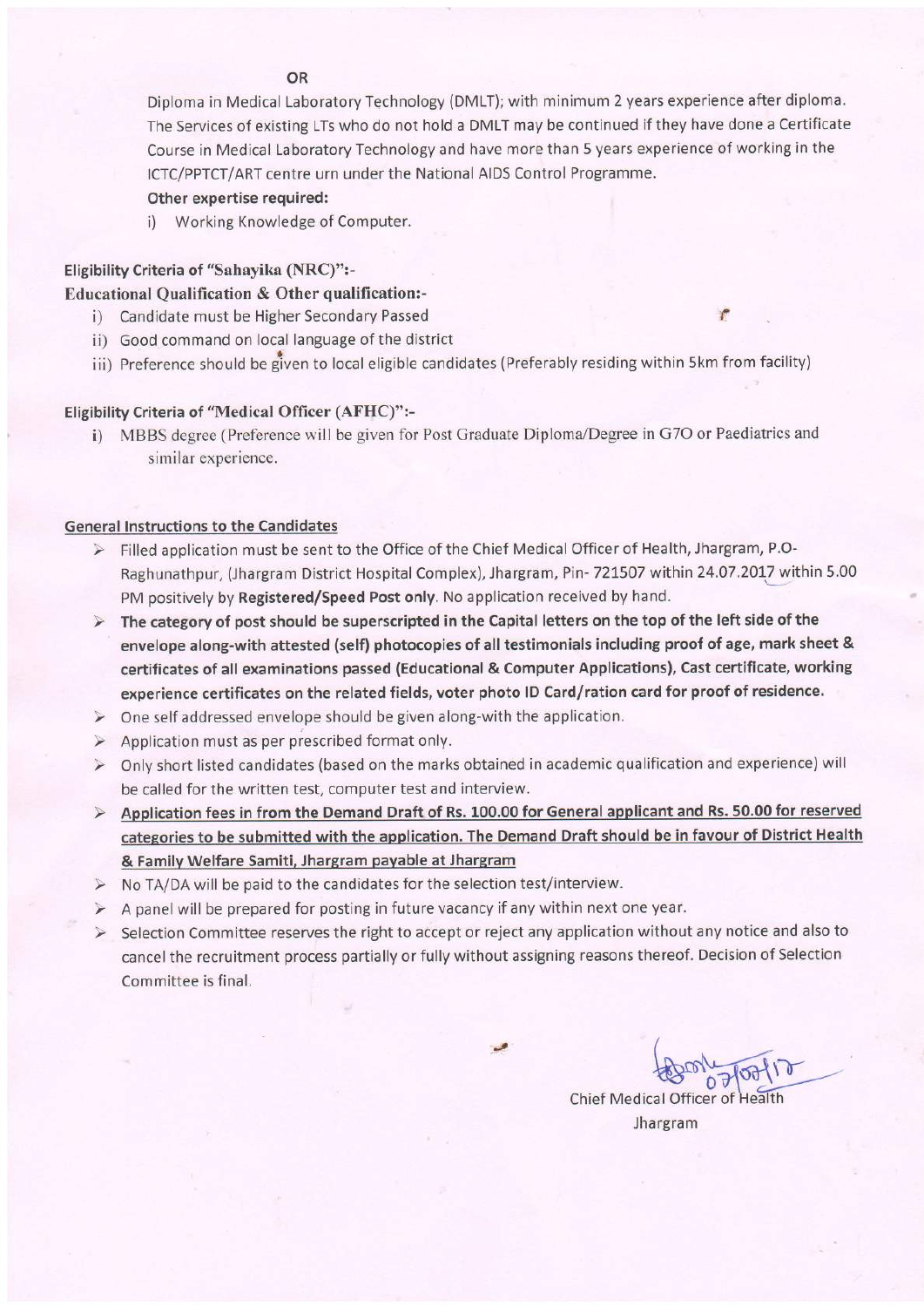To, The Chief Medical Officer of Health Jhargram

|         | APPLICATION FOR THE POST OF |                                         |  |         |  | (NAME OF THE BLOCK/HOSPITAL) |  |
|---------|-----------------------------|-----------------------------------------|--|---------|--|------------------------------|--|
|         |                             | Name of the Candidate (in block letter) |  |         |  |                              |  |
|         | Father's/Guardian's Name    |                                         |  |         |  |                              |  |
| 3.      | Date of Birth (DD/MM/YYYY)  |                                         |  |         |  |                              |  |
| Address |                             |                                         |  | Present |  |                              |  |
|         |                             |                                         |  |         |  |                              |  |

|    |                               |  | Permanent |
|----|-------------------------------|--|-----------|
| 5. | Mobile Number (Mandatory)     |  |           |
| 6. | Gender                        |  |           |
| 7  | Cast                          |  |           |
| 8. | <b>Academic Qualification</b> |  |           |

| Exam. Passed | Board/University | Year of<br>Passing | <b>Total Marks</b> | Marks<br>Obtained | % of Marks<br>(without)<br>additional) |
|--------------|------------------|--------------------|--------------------|-------------------|----------------------------------------|
|              |                  |                    |                    |                   |                                        |
|              |                  |                    |                    |                   |                                        |

9. Experience in Govt. Sector/Reputed Organization only (must have appointment letter and experience certificate):

| Organization | Govt./Private/NGOs   Designation | Period From<br>(Date) | Period To<br>(Date) | Total Year &<br>Month |
|--------------|----------------------------------|-----------------------|---------------------|-----------------------|
|              |                                  |                       |                     |                       |
|              |                                  |                       |                     |                       |

#### 10. Computer Knowledge:

#### 11. Details of Draft:

| Draft No. | Date | Drawn Bank | <b>Branch</b> | Amount |
|-----------|------|------------|---------------|--------|
|           |      |            |               |        |

Declaration: I hereby declare that lhave carefully read the condition of eligibility mentioned in the advertisement. These conditions are acceptable to me and I fulfil these conditions. The details mentioned in the application are true and I shall furnish the necessary certificates in original whenever required. lf any information/details found to be incorrect/false at any stage of the selection process of if any fact found to have been concealed by me or detected even after the appointment, my service may be terminated.

Date: Place:

 $H$ d $n$ 

(Signature of the Candidate)